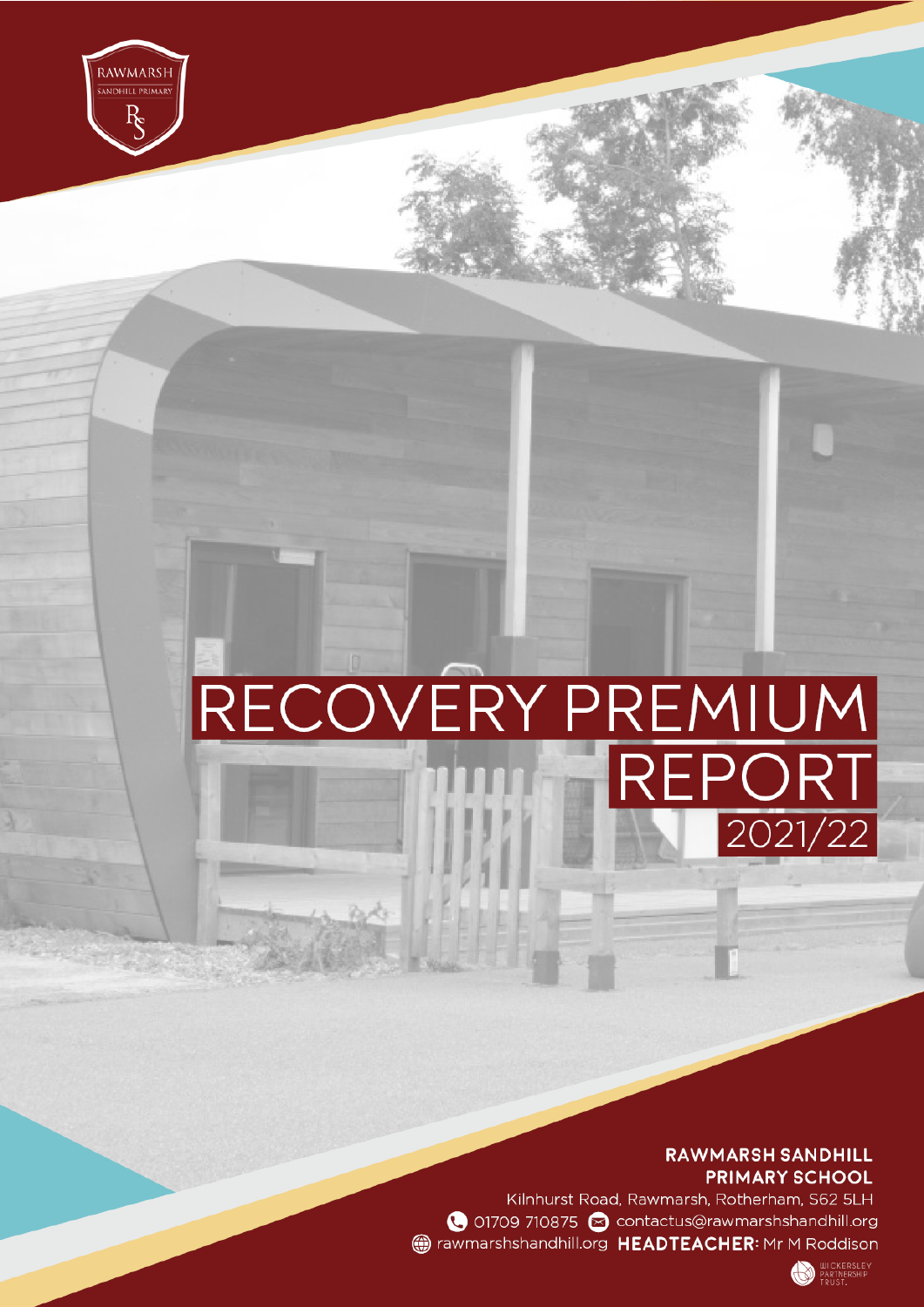## **Recovery Premium Report 2021-22**

The recovery premium provides additional funding for state-funded schools in the 2021 to 2022 academic year. Building on the pupil premium, this funding will help schools to deliver evidence-based approaches for supporting disadvantaged pupils.

Schools should spend this premium on evidence-based approaches to support pupils. In line with the Education Endowment Foundation's pupil premium guide, activities should include those that:

- Teaching and whole school strategies
- Targeted and bespoke approaches
- Wider strategies

As a school we have identified the following priority areas within these remits:

| <b>Strategic Priority</b>             | <b>Specific Actions</b>                                                                                                                                                                                 |
|---------------------------------------|---------------------------------------------------------------------------------------------------------------------------------------------------------------------------------------------------------|
| Teaching and whole school strategies  | Ensuring high quality teaching and learning for all<br>Effective and diagnostic assessment and feedback<br>Ongoing intervention for catch-up and gap filling<br>Focus on staff professional development |
| Targeted and bespoke academic support | High quality one to one and small group tuition, particularly developing reading and SALT.<br>Targeted support through Teaching Assistants and other support staff                                      |
| Wider strategies                      | Supporting students' social, emotional and behavioural needs<br>Access to high quality ICT equipment for all                                                                                            |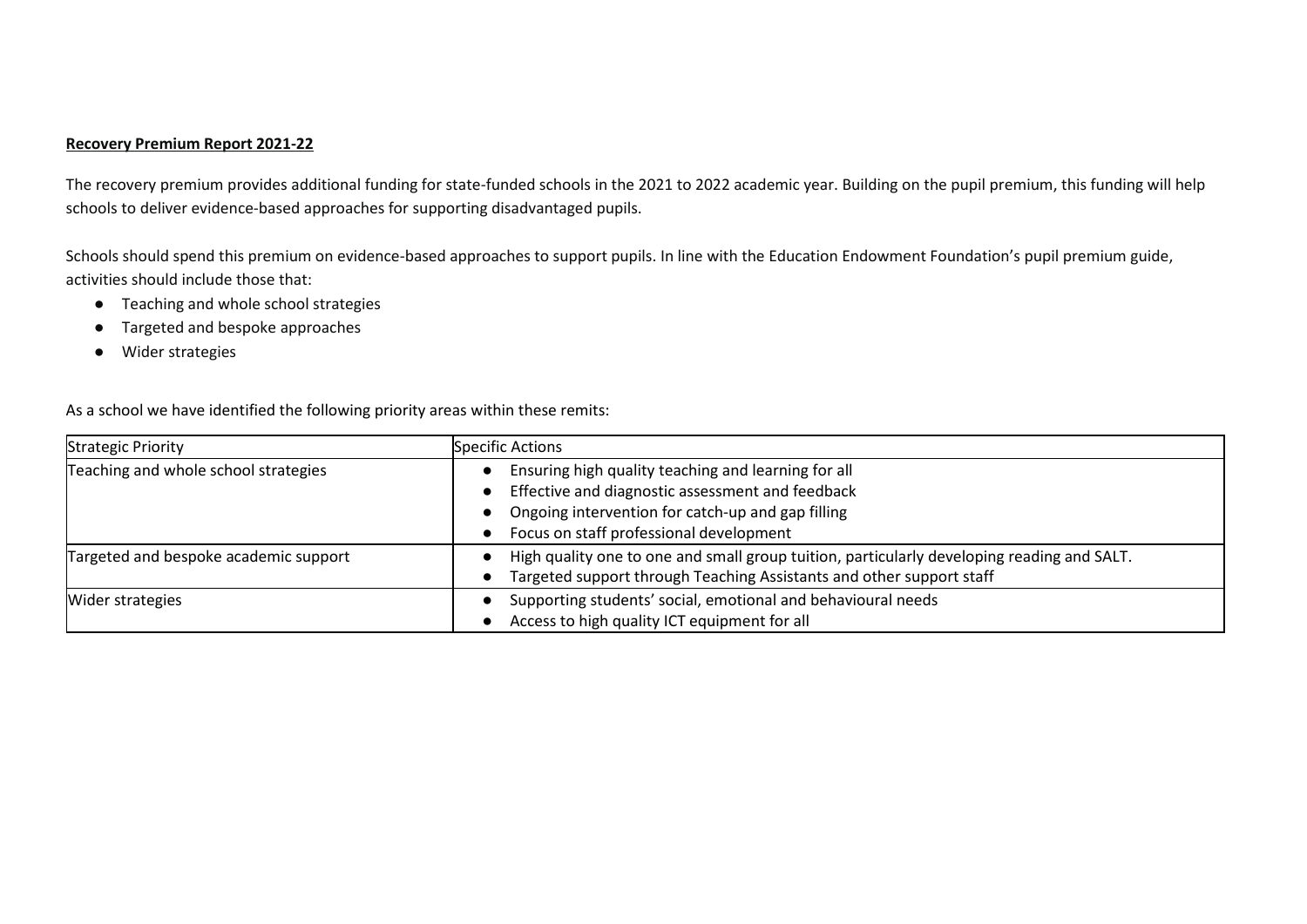| Academy                             | Rawmarsh Sandhill Primary School | Allocated Funding (Catch-Up)                              | Trust pooled |
|-------------------------------------|----------------------------------|-----------------------------------------------------------|--------------|
| Number on roll (Total)              | 258                              | <b>Allocated funding (National Tutoring</b><br>Programme) | Trust pooled |
| % student Premium Eligible Students | 33%                              | Number in Sixth Form                                      | N/A          |

## **Issues identified from September 2021 as barriers to learning (e.g. curriculum gaps / literacy / attendance / well-being)**

B1: Literacy and numeracy skills deficits due to gaps in learning

B2: Deterioration in reading skills due to insufficient support and context at home over last 24 months.

B3: Language and vocabulary awareness and use, in reading, writing and maths (when applied to contextual problems)

B4: Significant reduction in writing stamina.

B5: Disregulation due to anxieties, low self-esteem and lack of confidence of school attainment and 'self'

B6: Lack of routines, expectations and rewards to sustain positive behaviours.

| <b>Teaching and Whole School Strategies</b> |                                                                                                                                                                   |                                                                                                                                                                                                                    |                                                                                                               |  |
|---------------------------------------------|-------------------------------------------------------------------------------------------------------------------------------------------------------------------|--------------------------------------------------------------------------------------------------------------------------------------------------------------------------------------------------------------------|---------------------------------------------------------------------------------------------------------------|--|
| Year group                                  | Actions                                                                                                                                                           | Intended impact                                                                                                                                                                                                    | <b>COST</b>                                                                                                   |  |
| All                                         | <b>B1</b><br>Ongoing CPD on Workforce Development to<br>implement a new approach to performance<br>management to support staff in addressing<br>areas to develop. | Staff are supported in achieving their professional development goals.<br>Staff are held accountable for progress against targets set<br>Staff are able to reflect on self and grow through 360 diagnostic testing | E1,000<br>Proportion of<br>SES leadership<br>time dedicated<br>to ongoing<br>Workforce<br>Development<br>CPD. |  |
|                                             | Total cost of 'Teaching and Whole School Strategies:' £1,000                                                                                                      |                                                                                                                                                                                                                    |                                                                                                               |  |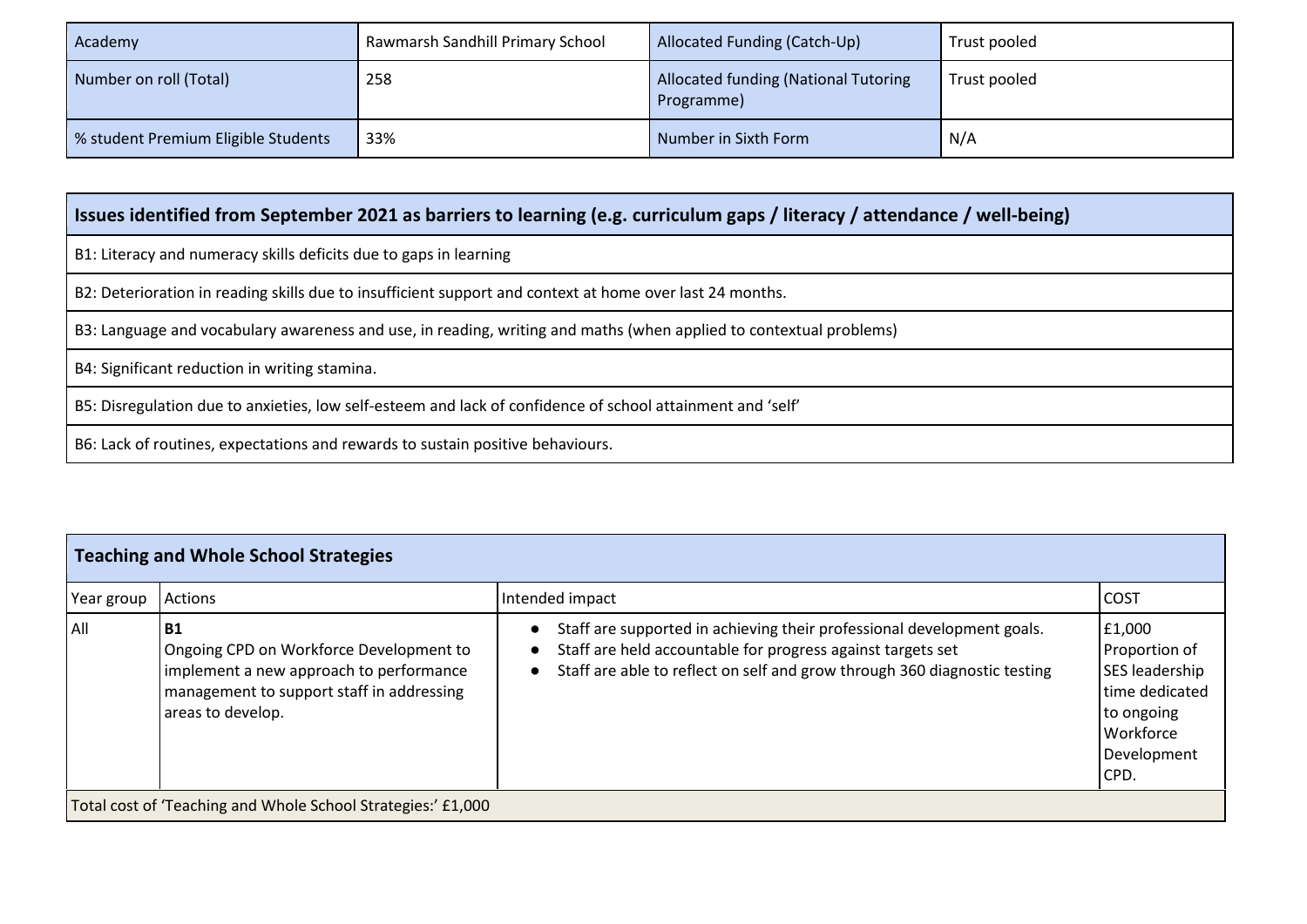| Targeted and bespoke academic support                         |                                                                                                                                                                 |                                                                                                                                                                             |                                                 |
|---------------------------------------------------------------|-----------------------------------------------------------------------------------------------------------------------------------------------------------------|-----------------------------------------------------------------------------------------------------------------------------------------------------------------------------|-------------------------------------------------|
| Year<br>group                                                 | Actions                                                                                                                                                         | Intended impact                                                                                                                                                             | <b>COST</b>                                     |
| $Y1-6$                                                        | <b>B2</b><br>Echo Reading and fluency support for<br>lowest 20% of readers, Y1-6. (10<br>minutes additional per child, 3 x<br>weekly)                           | To ensure targeted students make accelerated progress in reading rate and<br>reading accuracy.<br>Access quality texts and direct teaching more frequently.                 | $£4,000$ approx<br>for 14.5 hours x<br>25 weeks |
| <b>EYFS</b>                                                   | <b>B3</b><br>Screen FS2 children and support SALT<br>intervention delivery.<br>Additional staffing to support sentence<br>stem delivery and talk opportunities. | Improved SALT outcomes.<br>Greater degree of dialogue and routine from youngest children.<br>Improved GLD profile.                                                          | Within PP                                       |
| Y5/6                                                          | <b>B4</b><br><b>Additional maths and writing</b><br>interventions and support across<br>UKS2.<br>Dedicated reinforcement and<br>application activities.         | Improved fluency and problem solving outcomes in mathematics.<br>Greater awareness of mathematical vocabulary.<br>Acceleration in writing standards and objective coverage. | Within PP                                       |
| Total cost of 'Targeted and Bespoke Academic Support:' £4,000 |                                                                                                                                                                 |                                                                                                                                                                             |                                                 |

| <b>Wider strategies</b> |                                                                                                                                                                                      |                                                                                                                                                                                                                               |             |
|-------------------------|--------------------------------------------------------------------------------------------------------------------------------------------------------------------------------------|-------------------------------------------------------------------------------------------------------------------------------------------------------------------------------------------------------------------------------|-------------|
| Year group              | Actions                                                                                                                                                                              | Intended impact                                                                                                                                                                                                               | <b>COST</b> |
| $Y1-6$                  | <b>B5, B6</b><br>Dedicated SEMH meet and greet<br>$\bullet$<br>regulation support every morning.<br>Additional ELSA and other<br>intervetions<br>Anxiety support (WMIM)<br>$\bullet$ | Reduce mental health as a barrier to learning<br>Reduce impact mental health has on attendance figures<br>Reinforce open door policy for reporting of mental health concerns and<br>develop culture of openness within school | Within PP   |